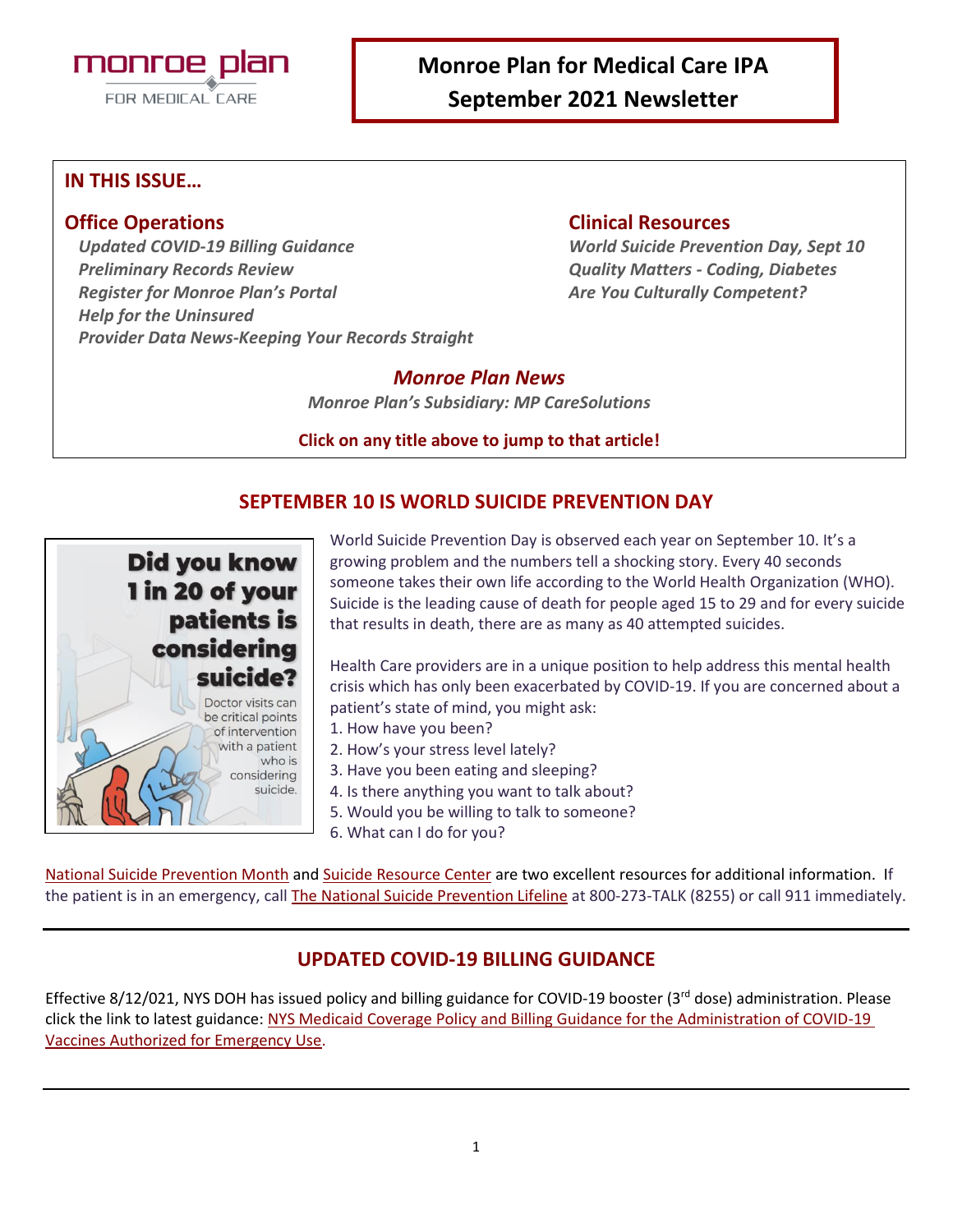

## **QUALITY MATTERS**

Quality matters to your patients and to your practice's performance and success! As a member of Monroe Plan's IPA, you have access to training and a support team that can help your practice continuously improve.

## **Quarterly Coding University -Tuesday, September 28, 12-1 pm.**

Monroe Plan's Coding University is consistently well attended and can contribute to higher quality scores and revenue! To sign up for this helpful refresher on coding optimization, contact Samantha Tolbert, [stolbert@monroeplan.com.](mailto:stolbert@monroeplan.com)

### **Reminders for Your Diabetic Patients**

It's time to remind your patients with Diabetes to come in for a final 2021 Hemoglobin A1c. Please be sure to code for their Hba1c result! If a patient has not scheduled their yearly Diabetic Retinal Eye Exam, now is the time to schedule the visit before end of the year. It is important to note that a negative eye exam from 2020 will count- the code just needs to be submitted. Lastly, please remind patients that Molina offers a \$25 patient incentive to complete both tests.

Please reach out to Samantha Tolbert[, stolbert@monroeplan.com](mailto:stolbert@monroeplan.com) for additional guidance on coding or to learn more about patient engagement opportunities.

## **PRELIMINARY MEDICAL RECORDS REVIEW**

Molina HealthCare of New York will be performing medical records reviews that target hybrid quality measures (Dilated Retinal, Diabetes monitoring, Weight Assessment and Counseling in Children, Colorectal and more). To prevent disruption to your practice, consider allowing EMR access. To learn more, contact providerralations@monroeplan.com

## **MONROE PLAN'S PROVIDER PORTAL SAVES TIME – Register Today!**

|--|

Monroe Plan for Medical Care's Provider Portal centralizes essential tools & forms in one place! \*Submit Roster Updates \* Access Demographic, Credentialing & Administrative Forms \* Utilize Coding Tip Sheets \* Find Training Tools, Resources and more! To register, go to [https://monroeplan.healthtrioconnect.com](https://monroeplan.healthtrioconnect.com/).

**ASSISTANCE FOR UNINSURED PATIENTS**

Do you have patients who are uninsured or need assistance with health insurance? As you know, MPMC contracts with Molina Healthcare of New York on behalf of the IPA. Molina offers free or low-cost health insurance to qualifying individuals and their families. Molina's team of skilled facilitated enrollers would be happy to help your patients with their insurance needs. Please call **Molina at (844) 239-4911 (TTY:711) for assistance or if you prefer, please contact:** 

**Rochester Area Buffalo Area** Norma Diamond, Supervisor, Facilitated Enrollment Will Reyes, Supervisor, Facilitated Enrollment [Norma.Diamond@MolinaHealthcare.com](mailto:Norma.Diamond@MolinaHealthcare.com) [William.Reyes@MolinaHealthcare.com](mailto:William.Reyes@MolinaHealthcare.com) 585.261.2011 716.258.8936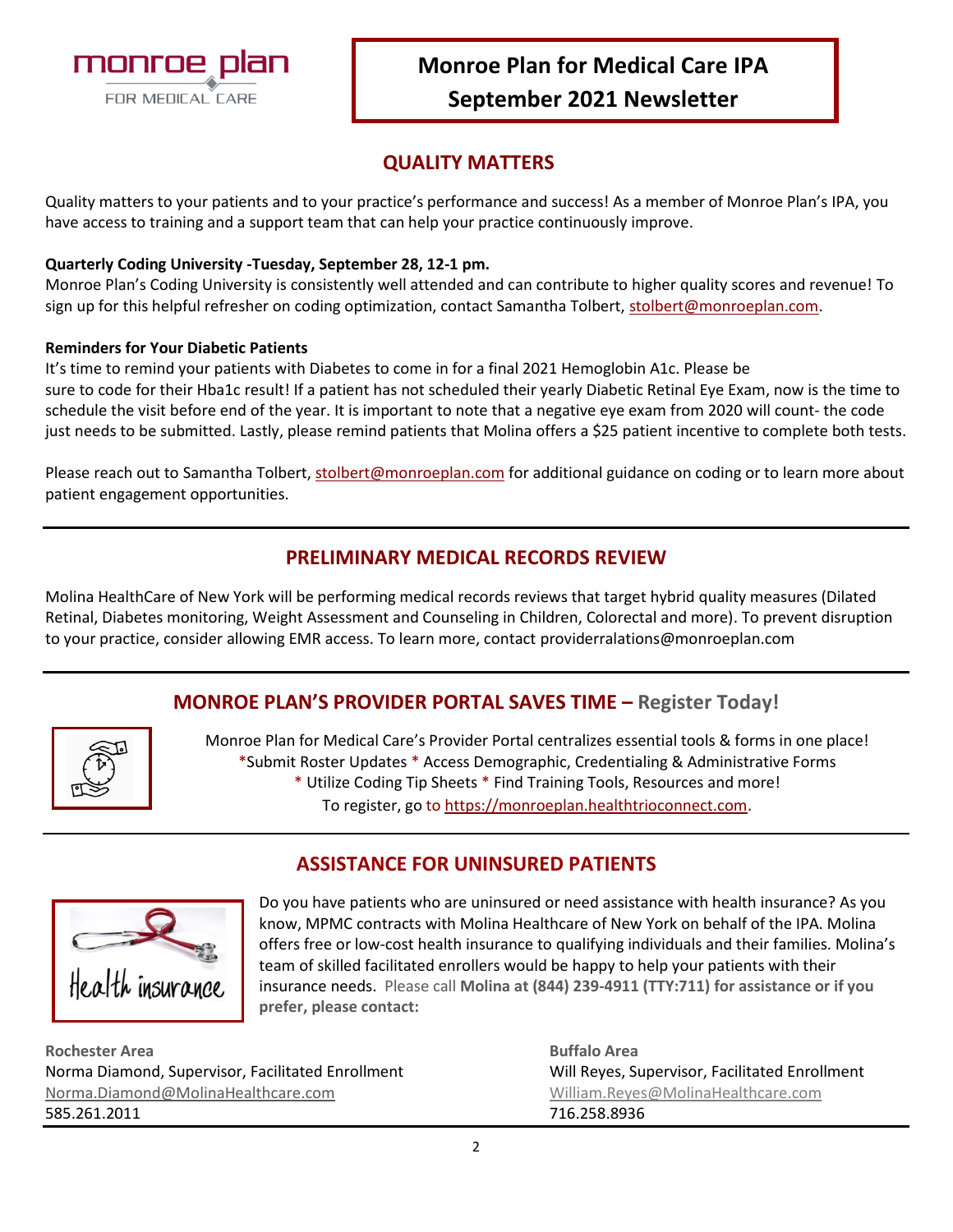

## **PROVIDER DATA MANAGEMENT INFORMATION** *Keeping Your Records Straight*

| <b>ITEM</b>                                     | <b>WHAT YOU NEED TO KNOW</b>                                     |  |
|-------------------------------------------------|------------------------------------------------------------------|--|
| <b>Provider Office Changes</b>                  | When there are any major updates within your practice, please    |  |
| When the provider office or facility has moved, | make sure you update us in a timely manner by sending the        |  |
| changed ownership, merged with another group    | changes to pfmemails@monroeplan.com.                             |  |
| etc.                                            |                                                                  |  |
|                                                 | Important changes include new practitioners, new service         |  |
|                                                 | locations, TIN changes, NPI updates, remit address updates,      |  |
|                                                 | termed practitioners, etc.                                       |  |
| <b>Provider Roster updates</b>                  | To ensure accurate and current practice data is captured, please |  |
|                                                 | send updated provider practice rosters to Monroe Plan at         |  |
|                                                 | pfmemails@monroeplan.com.                                        |  |
| <b>Medicaid ID (MMIS)</b>                       | To see Medicaid patients, providers must enroll with NYS and     |  |
|                                                 | have an MMIS number. To enroll, go to the eMedNY site,           |  |
|                                                 | Provider Enrollment Page and navigate to your provider type to   |  |
|                                                 | print and review the instructions and enrollment form.           |  |
| <b>Attestations</b>                             | We will begin requesting Provider Attestation Forms, HIV         |  |
|                                                 | Attestation Forms, and Ownership Disclosure Attestations         |  |
|                                                 | beginning in September 2021. Please keep an eye out for these    |  |
|                                                 | forms and return timely!                                         |  |
|                                                 |                                                                  |  |
|                                                 |                                                                  |  |

### **ARE YOU CULTURALLY COMPETENT?**



COVID-19 is shining a spotlight on the long standing need to reduce disparities in health care. Strengthening the cultural competency of health care providers and staff can play an important role in reducing disparities. In fact, NYS Department of Health requires Health Plans and IPA's that contract with Health Care Providers, to provide Cultural Competency training. As such, we wanted to share some helpful information and resources regarding Cultural Competency. **Please take the time to review or share the following information with staff.**

## *Communicating Across Cultures*

Cultural and linguistic competency is the ability to provide respectful and responsive care to members with diverse values, beliefs, and behaviors, including tailoring health care delivery to meet members' social, cultural and linguistic needs. The National CLAS Standards, developed by the Health and Human Services Office of Minority Health, aim to improve health care quality and advance health equity by establishing a collective set of mandates and guidelines that inform, guide and facilitate culturally and linguistically appropriate services. Clear communication is the foundation of culturally and linguistically competent care.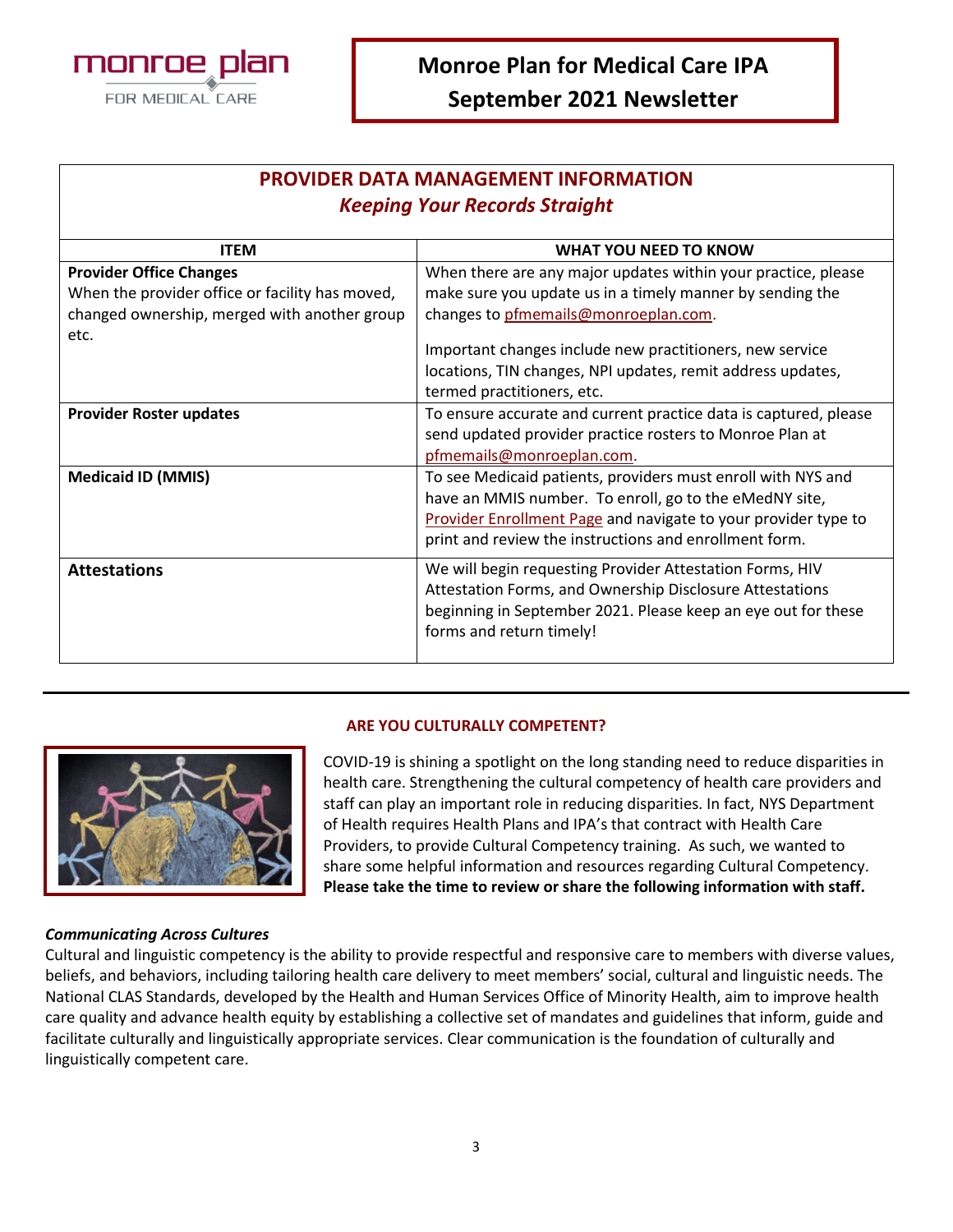

### *Guiding the Conversation*

- Initial greetings can set the tone for an interaction. If the patient's preference is not clear, ask how they would like to be addressed (i.e. Mr. Jones, Michael, Ms. Gonzalez).
- Inquire about preferred language and preferred method of communication (i.e., written, spoken, graphics, sign language, assistive listening devices, etc.).
- Consider treatment plans with respect to the patient's culture-based beliefs about health.

### *Assisting Patients whose first language is not English*

- Speak slowly and try not to raise your voice.
- Use simple words and avoid jargon.
- Give information in small chunks and short sentences.
- Repeat important information and have the patient repeat information back to you.
- Inform the interpreter of any specific patient needs and allow enough time for the interpreted sessions.
- Speak in the first person.
- Talk to the patient directly, rather than addressing the interpreter.
- Please remember that it is never permissible to ask a minor, family member or friend to interpret.

### *Additional Cultural Competence Resources*

### **Language Access Services**

Molina Healthcare of New York provides the following services to members at no cost, when needed:

- Written material in other formats (i.e., large print, audio, accessible electronic formats, Braille)
- Written material translated into languages other than English
- Oral and Sign Language Interpreter Services
- Relay Service (711)
- 24 Hour Nurse Advice Line
- Bilingual/Bicultural Staff

For additional information on Molina's language access services or cultural competency resources, contact Provider Services or visi[t www.MolinaHealthcare.com.](http://www.molinahealthcare.com/)

### **Training for Providers**

A series of short Cultural Competency Training videos are available on Molina's website on the Culturally and Linguistically Appropriate Resources page listed under the Health Resources tab. Topics covered include: How Culture Impacts Health Care, Health Disparities, Social Determinants of Health, Seniors and Persons with Disabilities, LGBTQ Population, Immigrant and Refugee Populations, Perspective-taking and Molina's Language Access Services.

Please let us know if you have completed any NYS based cultural competency training on-line by emailing us at [providerrelations@monroeplan.com](mailto:providerrelations@monroeplan.com) and attaching a copy of your NYS completion certificate. Thanks for your cooperation!

**\_\_\_\_\_\_\_\_\_\_\_\_\_\_\_\_\_\_\_\_\_\_\_\_\_\_\_\_\_\_\_\_\_\_\_\_\_\_\_\_\_\_\_\_\_\_\_\_\_\_\_\_\_\_\_\_\_\_\_\_\_\_\_\_\_\_\_\_\_\_\_\_\_\_\_\_\_\_\_**